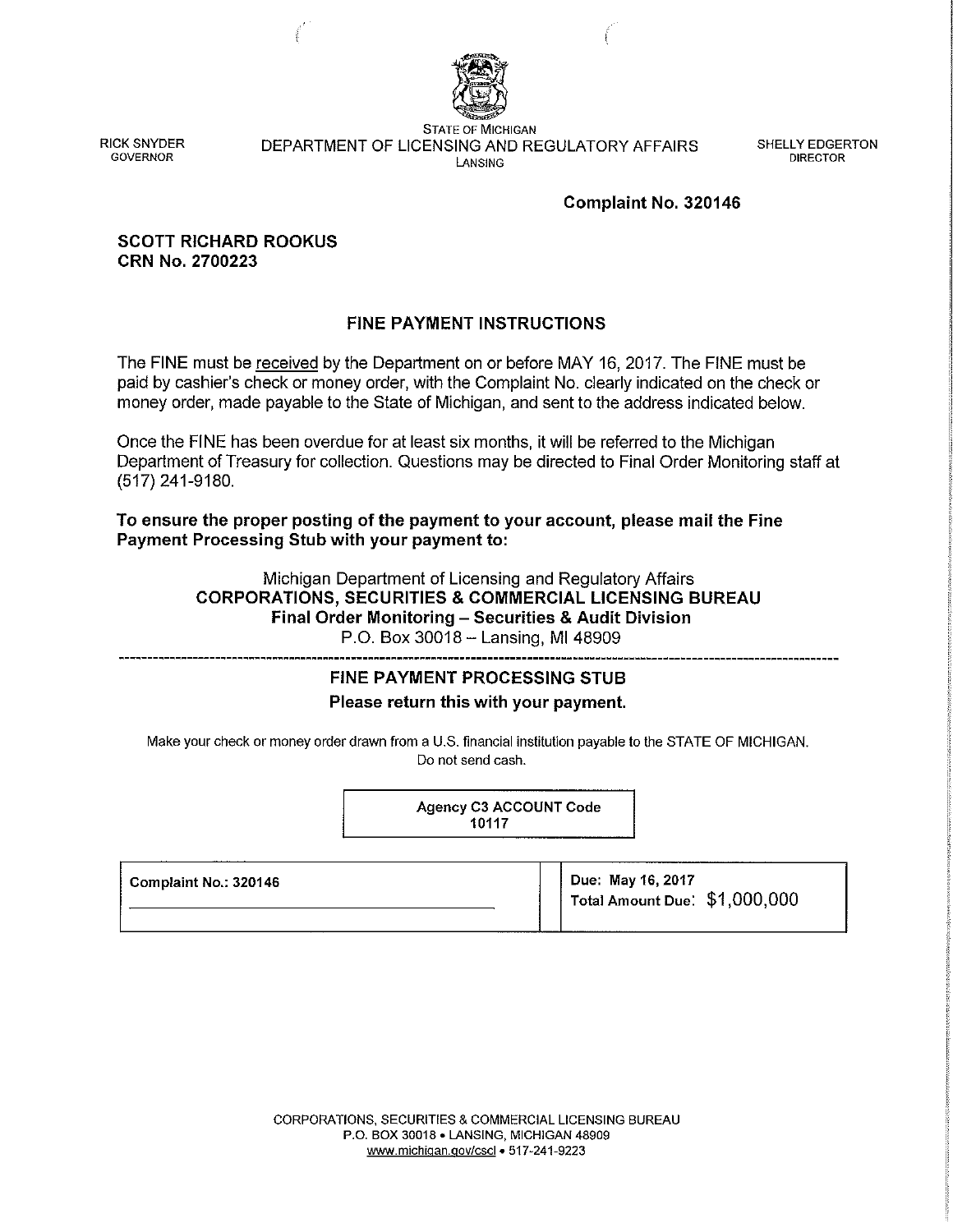## STATE OF MICHIGAN DEPARTMENT OF LICENSING AND REGULATORY AFFAIRS CORPORATIONS, SECURlTIES & COMMERCIAL LICENSING BUREAU

In the Matter of: Complaint Nos. 320145 and 320146

NEW HAVEN CAPITAL HOLDINGS, L.L.C. Umegistered

and

SCOTT RICHARD ROOKUS CRD No. 2700223

Respondents.

Issued and entered This  $30t'$  day of June, 2014

## NOTICE AND ORDER TO CEASE AND DESIST

The Director of the Corporations, Securities & Commercial Licensing Bureau (the "Bureau"), pursuant to his statutory authority and responsibility to administer and enforce the Michigan Uniform Securities Act (2002), 2008 PA 551, MCL 451.2101 et seq. ("Securiiies Act"), hereby orders New Haven Capital Holdings, L.L.C. and Scott Richard Rookus to cease and desist from continuing to violate the Securities Act, including, but not limited to, making untrue statements of material facts in the offering and sale of securities in Michigan. New Haven Capital Holdings, L.L.C. and Scott Richard Rookus ("Respondents") are also notified of the opportunity to request a hearing in this matter.

#### **I. BACKGROUND**

### **A. The Respondents**

I. New Haven Capital Holdings, L.L.C. is a Michigan limited liability company with an address of 1043 Corvette Drive, Jenison, Michigan 49428. New Haven Capital Holdings, L.L.C. submitted a Form D Notice Filing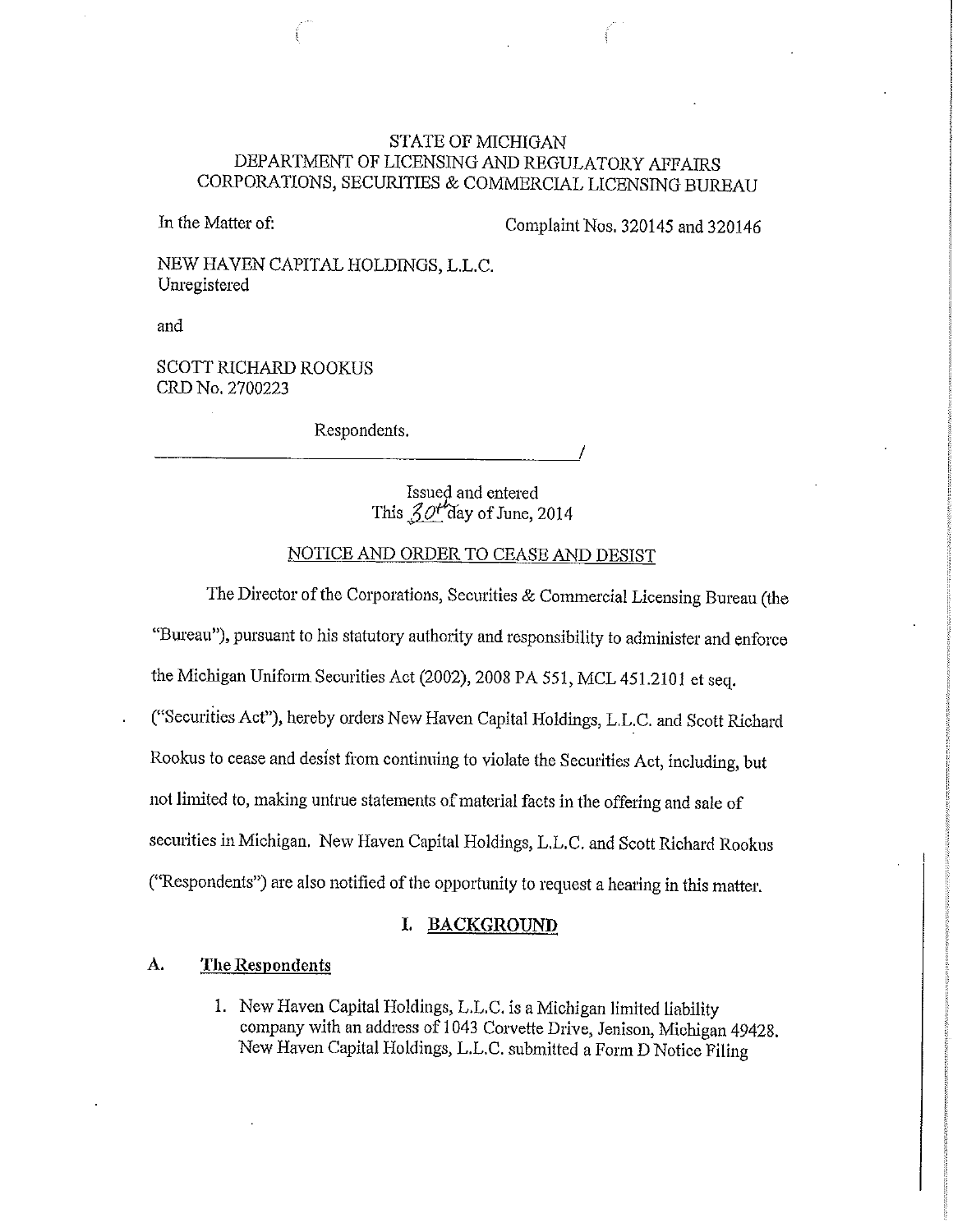under the Securities Act in Michigan on or about January 21, 2010. The company is not registered under the Securities Act in Michigan.

2. Scott Richard Rookus is an individual with an address of 1043 Corvette Drive, Jenison, Michigan 49428. He was registered as a securities agent in Michigan until 2005 and had a Central Registration Depository ("CRD") number of 2700223. According to the CRD, in August 2005, Mr. Rookus was discharged from his employment with Robert W. Baird & Co. Incorporated for violating firm policy. The tetmination rendered Mr. Rookus's securities agent registration ineffective in Michigan, under Section 402(3) of the Securities Act, MCL 451.2402(3).

### **B.** Findings of Fact

- 3. Based upon a Statement of Complaint received from a citizen, the Bureau conducted an investigation of the activities of Respondents. The investigation revealed that Respondents made untrue statements of material facts in selling investment securities to Betty Wesolek, an eighty-five year old Michigan resident. On Januaty 21, 2010, the Respondents obtained \$125,000.00 from an investment account belonging to Betty Wesolek. On February 2, 2010, the Respondents obtained \$125,000.00 from an investment account belonging to Betty Wesolek. On May 19, 2010, Respondents obtained \$100,000.00 from an investment account belonging to Betty Wesolek. On August 10, 2010, Respondents obtained \$45,000.00 from an investment account belonging to Betty Wesolek. All funds obtained from the investment account belonging to Betty Wesolek were represented to be loans to Delafield, L.L.C., and Delafield Hospitality Group, L.L.C., both entities in which Scott Rookus had membership interests.
- 4. The investigation revealed that Respondents made untrue statements of material facts in offering disclosure documents provided to Betty Wesolek by misrepresenting the structure of the loans to affiliated entities and the payments to investors. Respondents made untrue statements of material facts by misstating terms of loan interest payments in the offering disclosure documents provided to Betty Wesolek. Respondents made untrue statements of material facts in offering disclosure documents regarding the application of suitability standards for the investments made by Betty Wesolek.

#### **II. RELEVANT STATUTORY PROVISIONS**

5. Section 501 of the Securities Act, MCL 451.2501, provides the following:

Cease & Desist Order New Haven Capital Holdings, L.L.C. Scott Richard Rookus Complaint Nos.  $320145 \& 320146$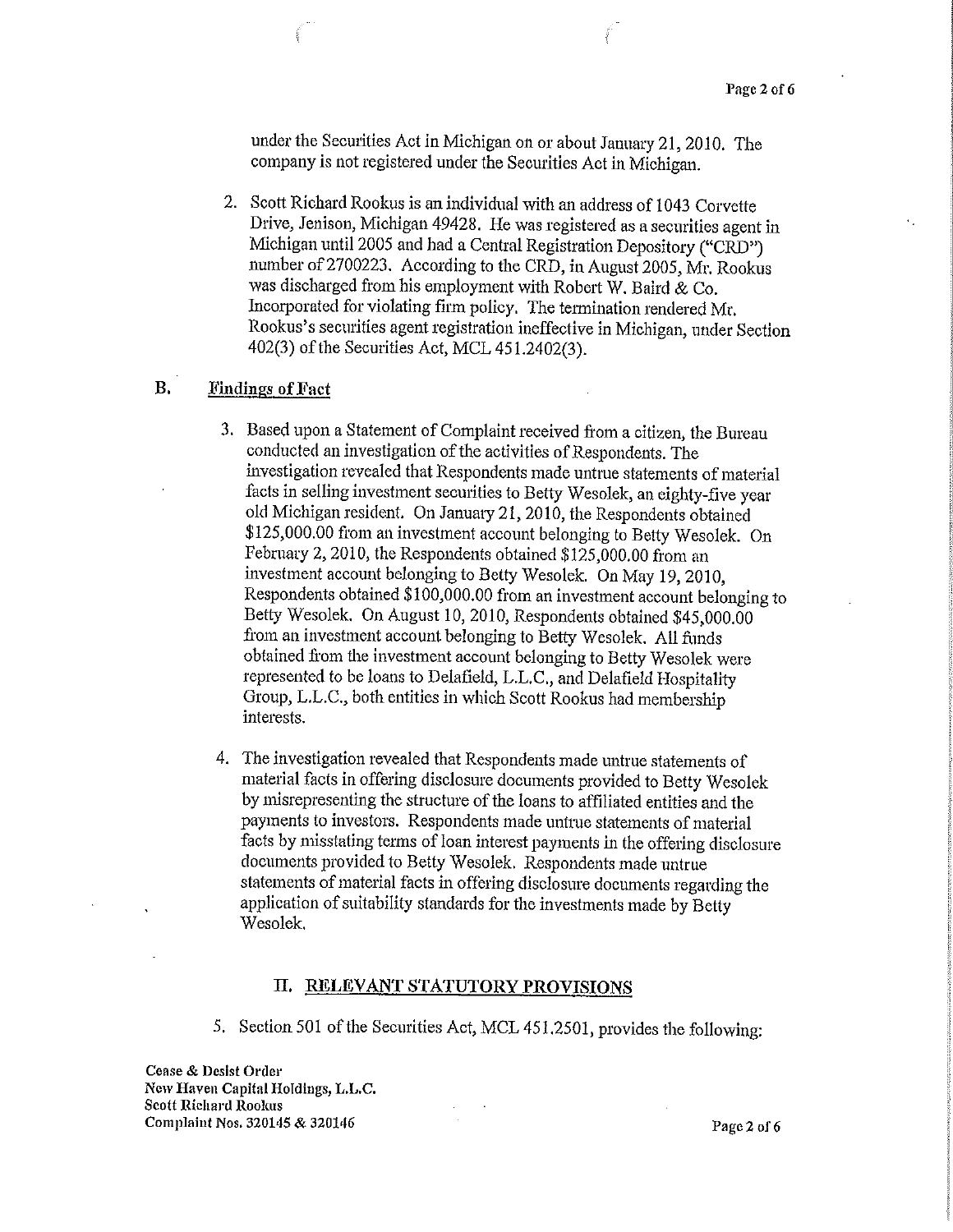It is unlawful for a person, in connection with the offer, sale, or purchase of a security, to directly or indirectly do any of the following:

(a) Employ a device, scheme, 01· artifice to defraud. (b) Make an untrue statement of a material fact or omit to state a material fact necessary in order to make the statements made, in light of the circumstances under which they were made, not misleading. (c) Engage in an act, practice, or course of business that operates or would operate as a fraud or deceit on another person.

- 6. Section 604 of the Securities Act, MCL 451.2604, states in relevant part:
	- (1) If the administrator determines that a person has engaged, is engaging, or is about to engage in an act, practice; or course of business constituting a violation of this act or a rule adopted or order issued under this act, the administrator may do 1 or more of the following:
		- (a) Issue an order directing the person to cease and desist from engaging in the act, practice, or course of business or to take other action necessary or appropriate to comply with this act ....

(4) In a final order issued under this section, the administrator may do any of the following:

- (a) Impose a civil fine of not more than \$10,000.00 for a single violation of this act or a rule adopted or order issued under this act or \$500,000.00 for multiple violations.
- (b) In addition to a civil fine imposed under subdivision (a), if the violation or violations of this act or a rule adopted or order issued under this act includes an act, practice, or course of business directed at, or that resulted in damage to, any of the following, the administrator may impose a civil fine of not more than \$10,000.00 for a single violation or \$500,000.00 for multiple violations:
	- (i) One or more individuals who are 60 years of age or older.

Cease & Desist Order New Haven Capital Holdings, L.L.C. Scott Richard Rookus Complaint Nos. 320145 & 320146 **Page 3 of 6**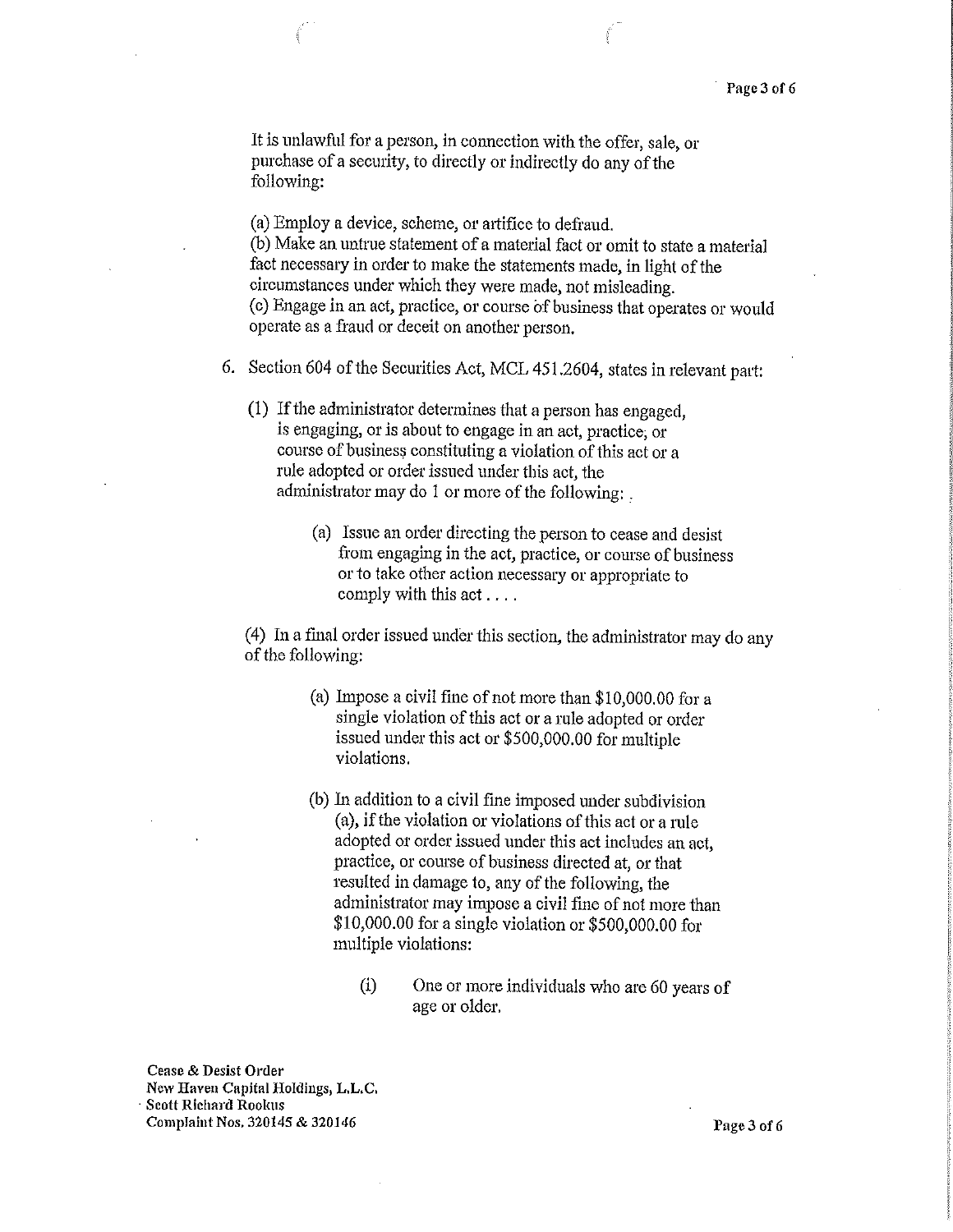- (ii) On or more individuals who the administrator determines were unable to protect their financial interests due to disability or illiteracy or an inability to understand the language of an agreement presented to them.
- ( c) Charge the actual cost of an investigation or proceeding for a violation of this act or a rule adopted or order issued under this act ....

#### III. CONCLUSIONS OF LAW

7. New Haven Capital Holdings, L.L.C. and Scott Richard Rookus unlawfully sold investment securities to a Michigan resident who was over the age of 60, contrary to section 501(b) of the Securities Act, being MCL 451.250l(b), for which the administrator is authorized to issue an order under section  $604(1)(a)$  of the Securities Act, MCL  $451.2604(1)(a)$ .

#### IV. ORDER

IT IS THEREFORE ORDERED, pursuant to section 604 of the Securities Act, MCL 451.2604, that:

- A. Respondents shall immediately CEASE AND DESIST from violating the Securities Act, specifically section 501(b), being MCL 451.250!(b).
- B. The Administrator, pursuant to section 604(4)(a) of the Securities Act, in his Final Order, intends to impose civil fines of \$1,000,000.00 against each of the Respondents for a total fine of \$2,000,000.00.
- C. Pursuant to section 604(2) of the Securities Act, this CEASE AND DESIST ORDER IS IMMEDIATELY EFFECTIVE.
- D. Pursuant to section 508 of the Securities Act, MCL 451.2508, a person that willfully violates the Securities Act, or an order issued under the Securities Act, is guilty of a felony punishable by imprisonment for not more than 10 years or a fine of not more than \$500,000.00 for each violation, or both. An individual convicted of violating a rule or order under this act may be fined, but shall not be imprisoned, if the individual did not have knowledge of the rule or order.

Cease & Desist Order New Haven Capital Holdings, L.L.C. Scott Richard Roolms Complaint Nos. 320145 & 320146 Page 4 of 6

 $\overline{1}$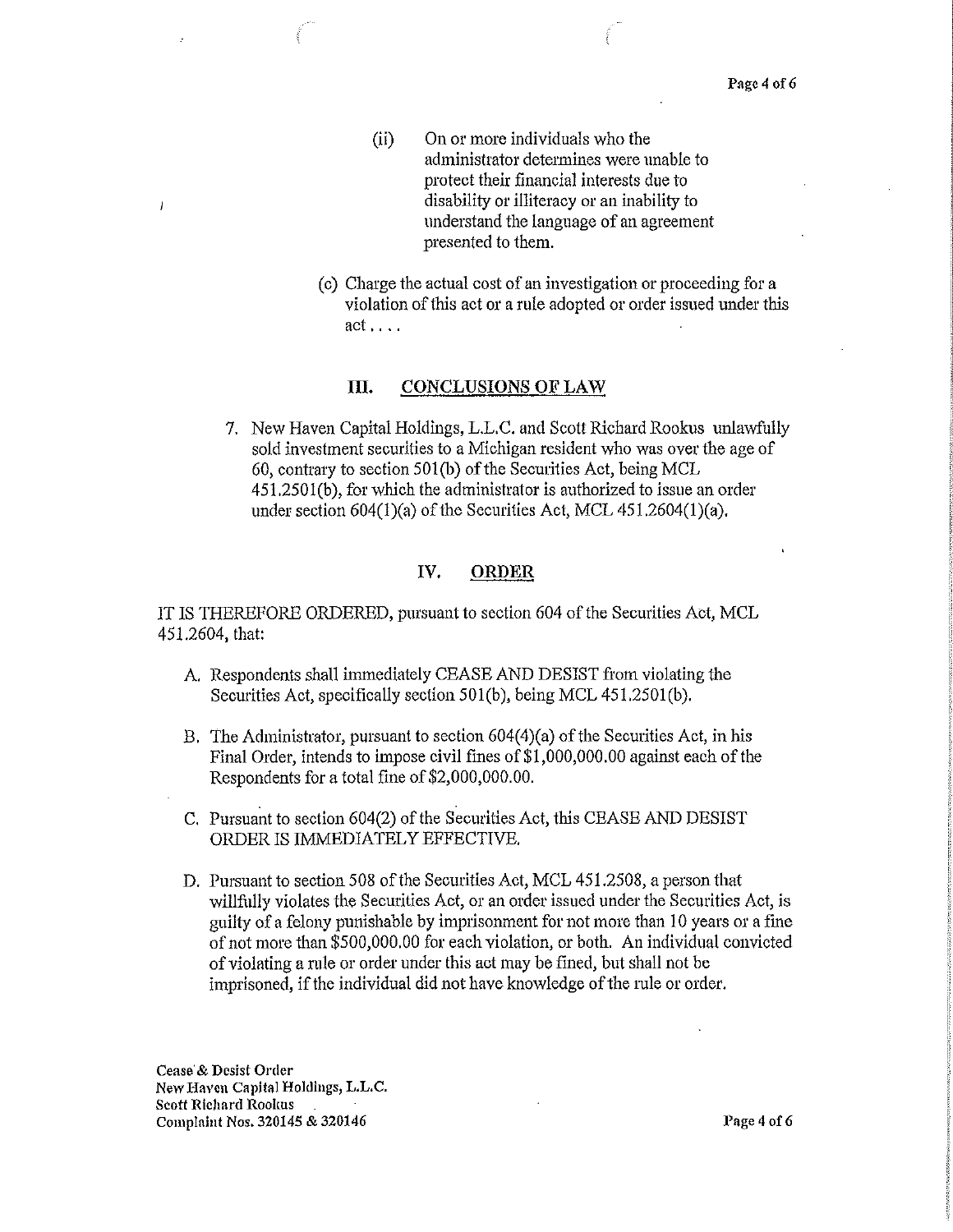## ACCORDINGLY, FAILURE TO COMPLY WITH THIS ORDER MAY SUBJECT YOU TO THESE ADDITIONAL CRIMINAL SANCTIONS, FINES AND/OR PENALTIES.

E. The Administrator retains the right to pursue further administrative action against Respondents under the Securities Act if the Administrator determines that such action is necessary and appropriate in the public interest, for the protection of investors and is authorized by the provisions of the Securities Act.

### V. NOTICE OF OPPORTUNITY FOR HEARING

Section 604 of the Securities Act, MCL 451.2604, provides that Respondents have 30 days beginning with the first day after the date of service of this NOTICE AND ORDER TO CEASE AND DESIST to submit a written request to the Administrator asking that this matter be scheduled for a hearing, If the Administrator receives a written request in a timely manner, the Administrator shall schedule a hearing within 15 days after receipt of the written request The written request for a hearing must be addressed to:

> Corporations, Securities & Commercial Licensing Bureau Regulatory Compliance Division - Support & Scheduling Unit P.O. Box 30018 Lansing, MI 48909

### VI. ORDER FINAL ABSENT HEARING REQUEST

- A. Pursuant to section 604 of the Securities Act, MCL 451.2604, the Respondents' failure to submit a written request for a hearing to the Administrator within 30 days after the service date of this NOTICE AND ORDER TO CEASE AND DESIST shall result in this order becoming a FINAL ORDER by operation of law. The FINAL ORDER includes the imposition of the fine cited described in section *IV.B.,*  and the fine amounts set forth below will become due and payable to the Administrator within sixty (60) days after the date this order becomes final:
	- i. \$1,000,000.00-New Haven Capital Holdings, L.L.C., pursuant to section  $604(4)(a)$  of the Act, MCL 451.2604(4)(a). ii. \$1,000,000.00- Scott Richard Rookus, pursuant to
	- section 604(4)(a) of the Act, MCL 451.2604(4)(a),
- B. CIVIL FINE payments should be payable to the STATE OF MICHIGAN and contain identifying information (e.g., name and complaint number) and mailed to the following address:

·Cease & Desist Order New Haven Capital Holdings, L.L.C. Scott Richard Rookus Complaint Nos. 320145 & 320146 Page 5 of 6